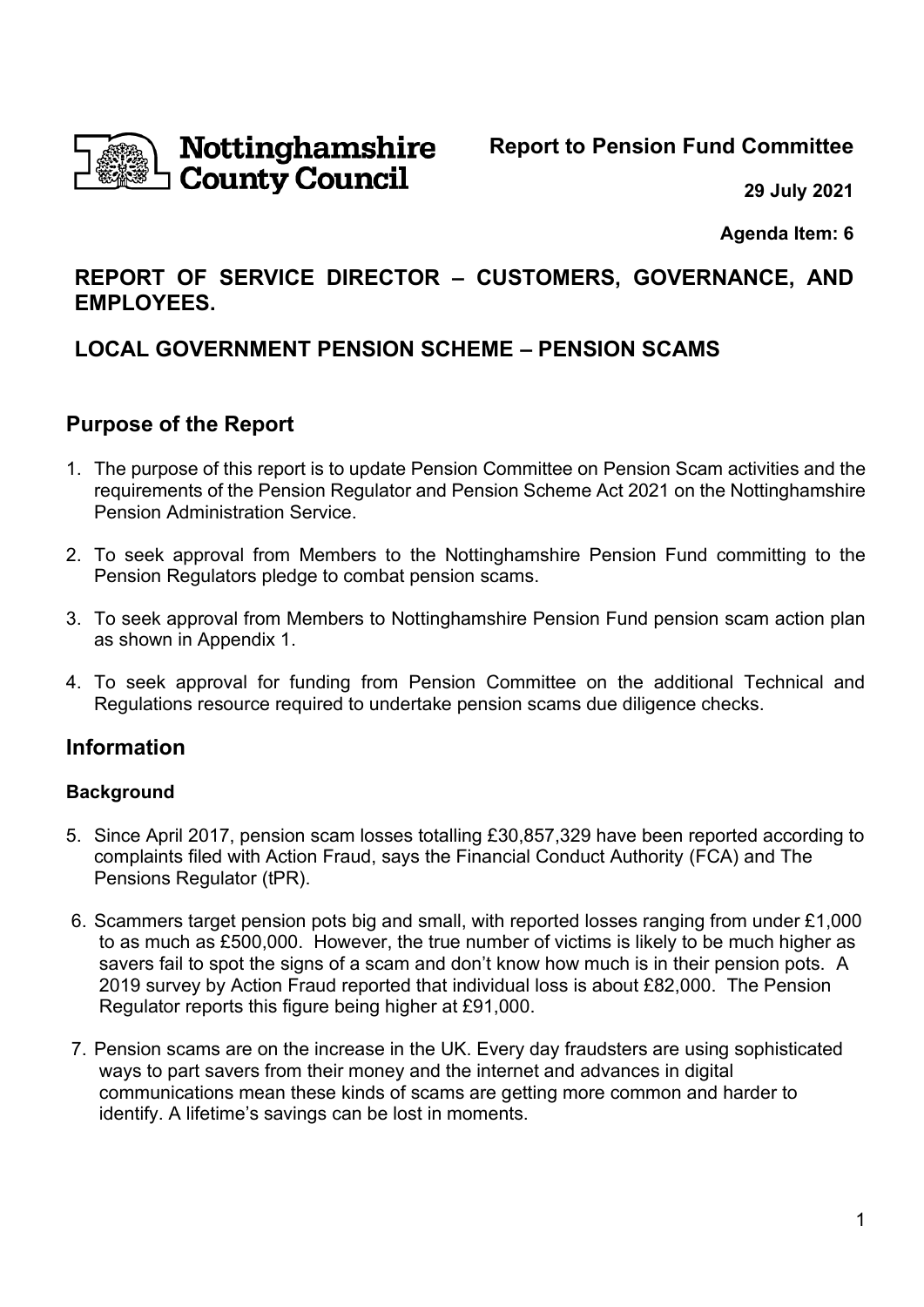- 8. Scammers design attractive offers to persuade people to transfer their pension pot to them, often setting "time-limited" offers or deadlines to pressure individual's into releasing their money.
- 9. During the pandemic the Pension Regulator, the Financial Conduct Authority and the Money and Pension Service worked together and issued help and guidance to protect pensions savers from becoming the victims of scams.
- 10.At the start of the Pandemic, Charles Counsell, tPR's Chief Executive said "Pensions remain a safe long term investment for your retirement and it's important to avoid hasty decisions about cash that's taken a lifetime to build. We urge you not to transfer your pension into another arrangement now and regret the decision later. If you're worried about your pension savings, take the time to understand what options you have available. There is no need to rush.

"For those who have a final salary pension, staying in your existing scheme is still likely to be the best long-term arrangement. All savers should be very cautious about making changes at this time.

"More than ever before, you should visit The Pension Advisory Service website for impartial guidance before making any decision about your retirement or get financial advice from a Financial Conduct Authority authorised financial adviser."…

#### **What is a pension scam**

- 11.Since April 2015 members of pension schemes have had more choices about how they can access their pension pot than in the past. Scammers know this and will try to lure people with promises of upfront cash and one-off "deals" with guaranteed high returns.
- 12. Pension scammers have changed their modus operandi over time. A few years ago, it was about setting up a sham pension scheme and encouraging people to move from their bona fide scheme into a sham. More recently, it is about just encouraging people to come out of their pension scheme into a vehicle that is being used for investment fraud.

#### **How to spot a pension scam**

- 13.The importance of educating people so that they can spot the signs of a scam and they do not hand over their money in the first place is paramount.
- 14.There are some common tell-tale signs that mean is could be a scam, for example
	- a. Unsolicited approaches by telephone, text message, email or in person. Since January 2019, there has been a ban on cold calling about pensions. This means individuals should not be contacted by any company about their pension unless they've asked them to contact them.
	- b. When a firm does not allow you to call it back.
	- c. Where individuals are forced to make a quick decision, are pressured into doing so, or are encouraged to transfer their pension quickly and send documents by courier.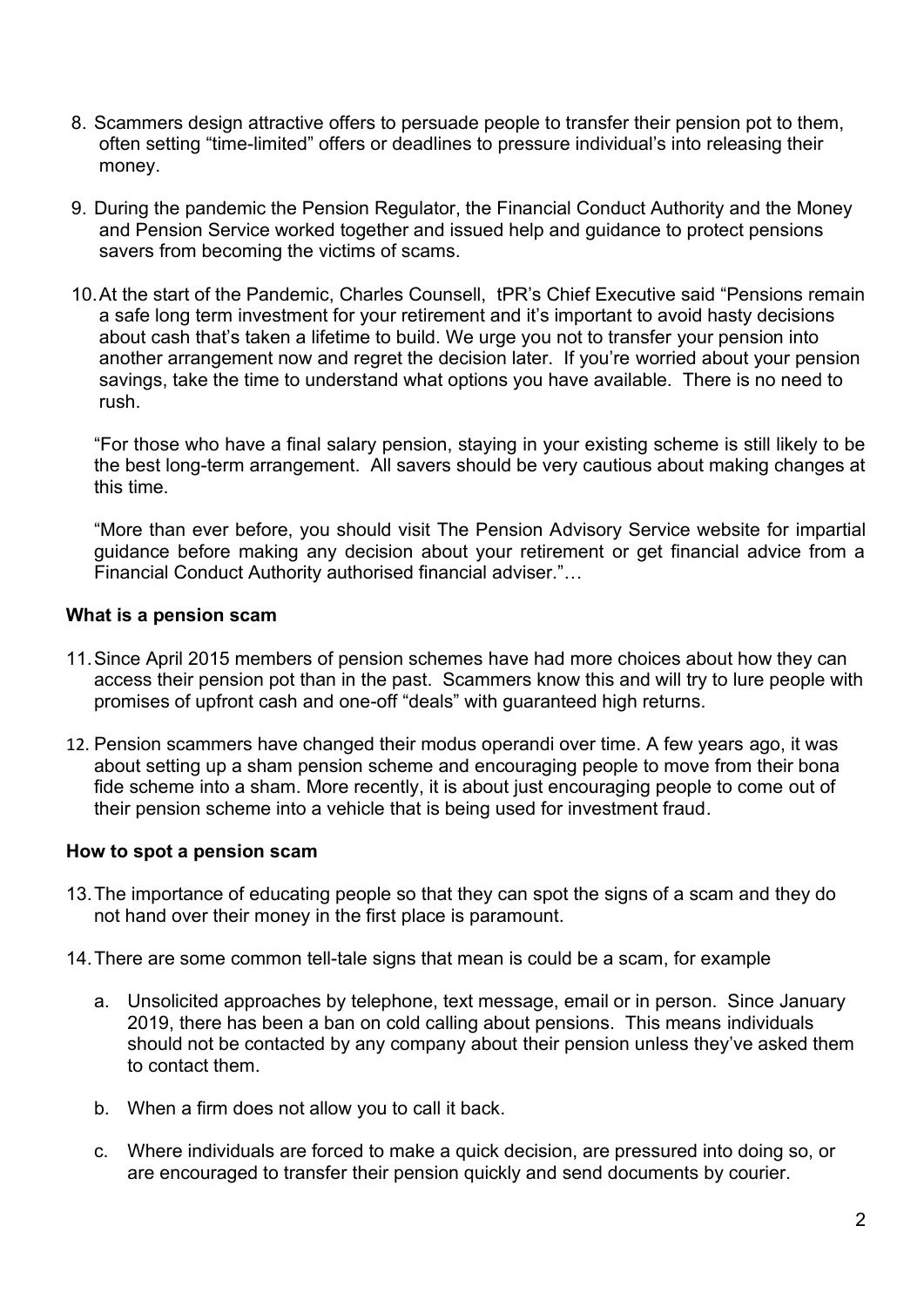- d. Where contact details provided or published on a website are only mobile numbers or a PO box address.
- e. When the company claim they can help you or a relative unlock a pension before the age of 55, sometimes known as pension liberation of pension loans. Only in very specific cases, such as ill health, is this possible.
- f. When a company claims to know of tax loopholes or promise extra tax savings.

## **Pension Regulator – Pledge to Combat Pension Scams**

- 15.Before transferring an individual's pension to another arrangement, the Pension Regulator expects Schemes to: "*Identity unusual or concerning patterns, such as spikes in CETV requests or the same adviser across a multitube of requests".*
- 16.As we know the freedom and choice reforms have exacerbated scams. Prior to 2015, pension liberation scams were prevalent, where savers were encouraged to access their pension prior to age 55. Since this time, freedom and choice has opened up new opportunities for scammers, in particular investment scams, typically using both defined benefit transfers and people accessing their defined contribution pension under the pension freedom rules, to convince people to pay a lump sum into a fraudulent fund or bank account.
- 17.Not every pension scam can be prevented. The Pension Regulator is asking trustees, providers, and administrators to pledge to do what they can to protect scheme members and follow the principles of the Pension Scams industry Group (PSIG) Code of Good Practice.
- *18.*The Pension Regulator states "*Pledging to combat pension scams shows your intent to protect your members. It tells your members and the pensions industry that you are committed to stopping scammers in their tracks. Once you have taken the pledge it's up to you and your scheme or organisation to take action."*
- 19.It is proposed that the Nottinghamshire Pension Fund commit to the Pension Regulators Pledge to combat pension scams, thereby demonstrating its intent to protect its members.
- 20.To sign up to the Pledge the Fund will be required to commit to the 3 Steps as detailed below-
- 21.**Step 1** Details the requirements of the Pledge and the action required by Nottinghamshire Pension Fund -

| <b>Requirement of the Pledge</b>              | <b>Action required by Nottinghamshire</b><br><b>Pension Fund</b>                                                                                                                                               |
|-----------------------------------------------|----------------------------------------------------------------------------------------------------------------------------------------------------------------------------------------------------------------|
| Regularly warn members about pension<br>scams | Develop and deliver an annual pension scam<br>communication plan to include -<br>• Annual Benefit Statements- All<br>Members to receive the ScamSmart<br>leaflet with their Annual Benefit<br><b>Statement</b> |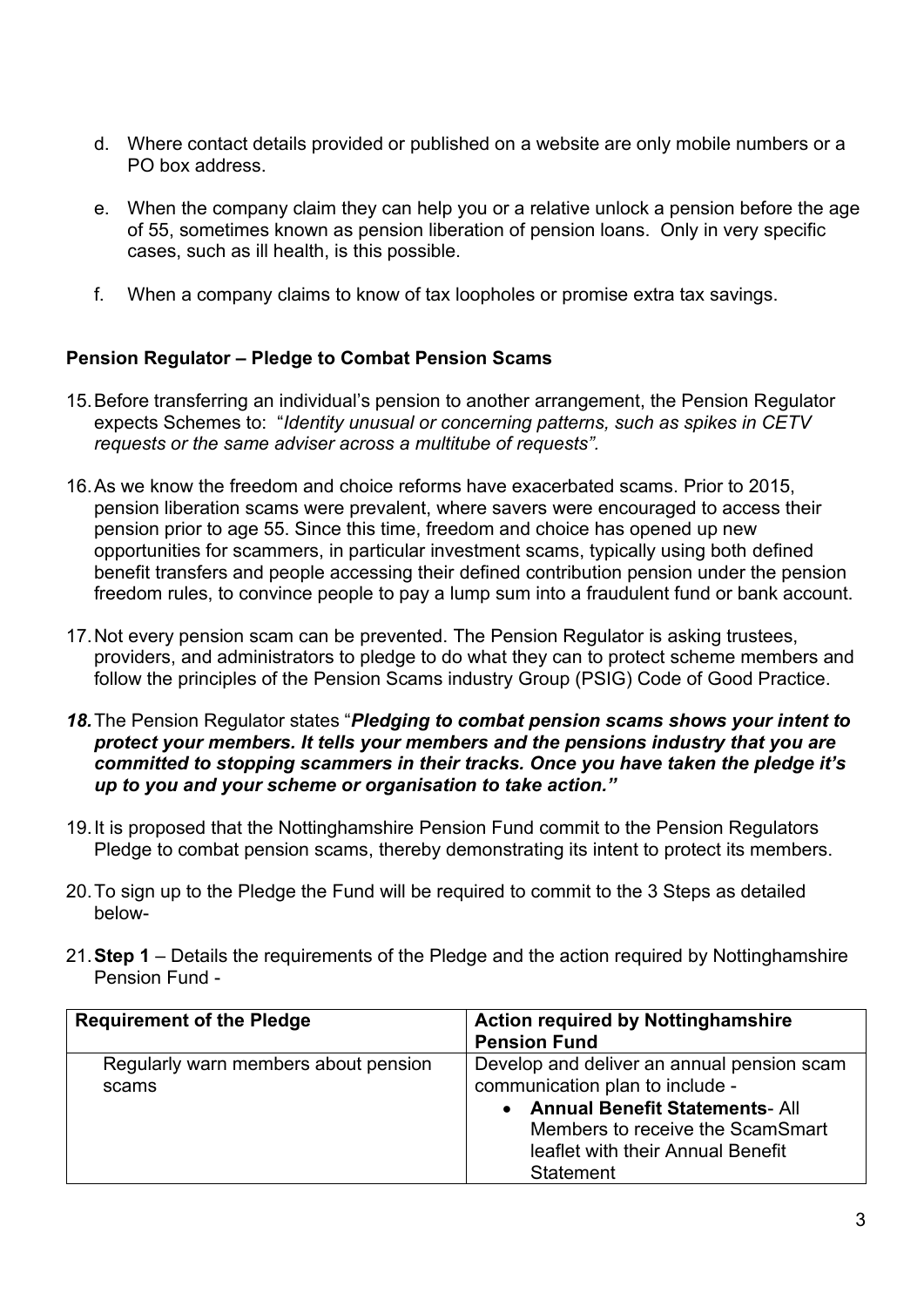|                                                                                                                                                                  | • Transfer Requests - review due<br>diligence checks                                                                                    |
|------------------------------------------------------------------------------------------------------------------------------------------------------------------|-----------------------------------------------------------------------------------------------------------------------------------------|
| Website messaging                                                                                                                                                | Nottinghamshire Pension Fund website - as<br>part of the website review refresh pension<br>scam section.                                |
| ScamSmart campaign                                                                                                                                               | Support the TPR and FCA campaigns -<br>through social media, emailing members and<br>adding fresh content to website.                   |
| Encourage members asking for cash<br>drawdown to get impartial guidance from<br><b>Money Helper</b>                                                              | Not available to the LGPS                                                                                                               |
| Get to know the warning signs of a scam and<br>best practice for transfers by completing the<br>scams module in the Pension Regulator<br><b>Trustee Toolkit.</b> | All Nottinghamshire Pension Administration<br>staff, Pension Committee and Pension Board<br>members to complete the scams module        |
| Studying and using the resources on the<br>Financial Conduct Authority (FCA),<br>ScamSmart website, tPR Scams information.                                       | Review and use content to update website<br>and member communications.                                                                  |
| Considering becoming a member of the<br><b>Pension Scams Industry Forum</b>                                                                                      | Investigate the benefits to becoming a<br>member.                                                                                       |
| Take appropriate due diligence measures by<br>carrying out checks on pension transfers and<br>documenting pension transfer procedures                            | See Appendix 1 - Action Plan                                                                                                            |
| Clearly warning members if they insist on high<br>risk transfers being paid                                                                                      | Ensure transfer process includes required<br>"concerns" communication and audit trail for<br>high risk transfers.                       |
| Report concerns about a scam to the<br>authorities and communicate this to the<br>scheme member                                                                  | Agree and document the process for reporting<br>scams to Action Fraud and other appropriate<br>authorities. Update website with details |

- **22.Step 2** Once the Fund is able to demonstrate that it meets the requirements of Step 1 it can complete the "Self-Certify you meet the pledge to combat pension scams" form on the Pension Regulator website stating **"I self -certify that we raise awareness, educate ourselves and protect savers".**
- 23.**Step 3 -** Once the self-certification has been submitted the Fund will receive confirmation from the Pension Regulator together with details outlining next steps.

## **Pension Scheme Act 2021 – combat pension scams**

- 24.The Pension Scheme Act 2021 received Royal Assent in February 2021. The Act is primarily aimed at strengthening the powers of the Pension Regulator in order to protect scheme members. The implementation of the Act will come via regulation in due course. There are a number of provisions within the Act. The details of which will be the subject of a further report to Pension Committee. The provision relevant to this report is "Transfer scam prevention".
- 25.The Scam prevention regulations are expected to be in place in early Autumn 2021 and will remove the statutory right of a scheme member to transfer their pension out where there is no genuine employment link between the member and the occupational pension scheme the transfer would be destined for.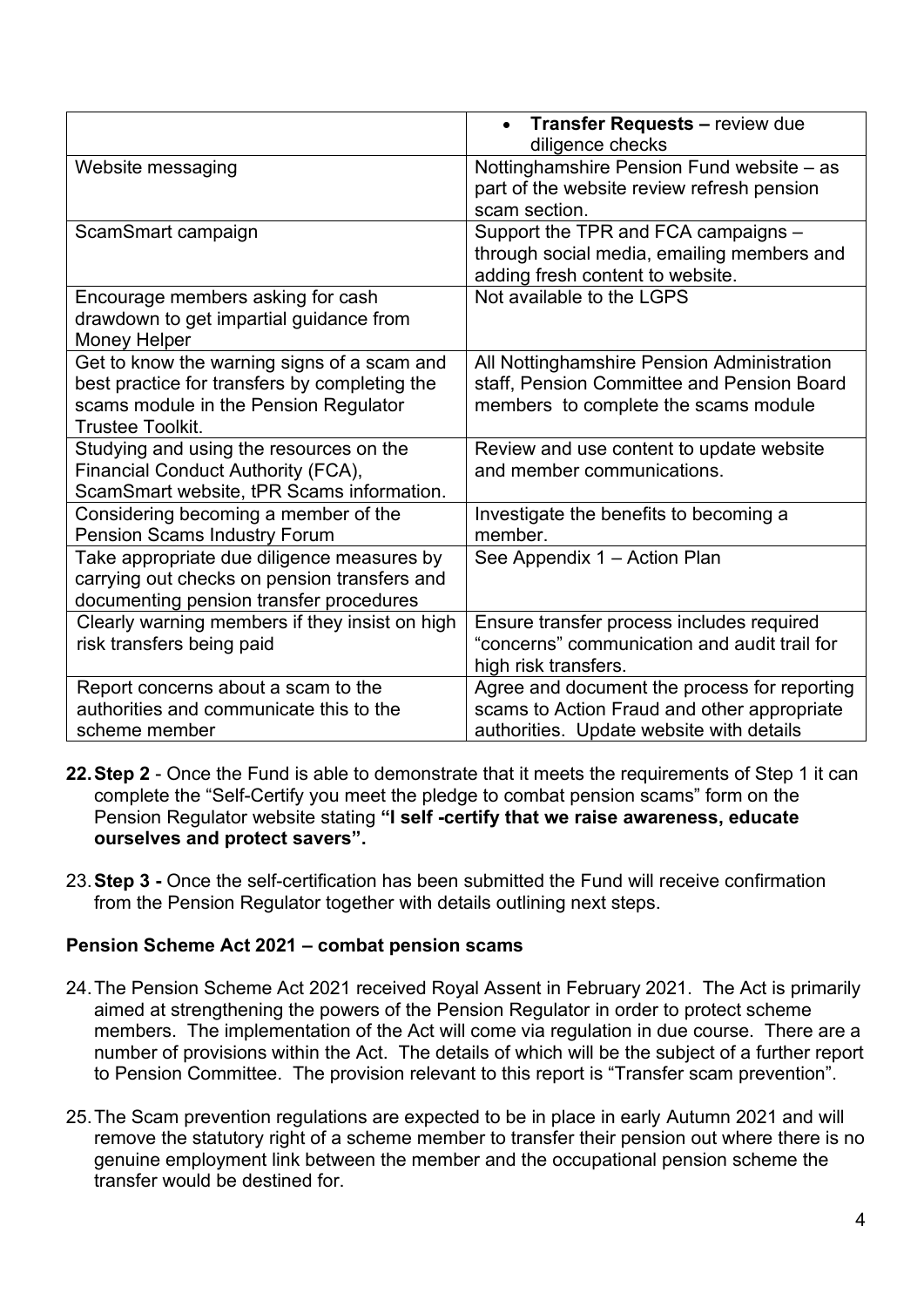- 26.The proposal is for there to be additional requirements which administrators must work through:
	- a. If the transfer is to a type of receiving scheme which presents a low scams risk (public service schemes, authorised Master Trusts, and personal pensions), then the transfer may proceed.
	- b. If not, then the transfer may proceed if certain evidence is provided, e.g. an employment link between the member and the occupational pension scheme, or residency in the same financial jurisdiction as the scheme for QROPS.
	- c. If neither of the above apply, the presence of any "red flags" will allow the transfer to be prevented, while if there are any "amber flags" the transfer may be paused whilst the member takes guidance about the possibility of scams.
- 27.The Work and Pensions Committee (WPC) published its report on the first part of their inquiry, Protecting pension savers — five years on from the pension freedoms: Pension scams. The WPC calls on the Government and regulators "to act quickly and decisively to protect pension savers". It warns that commonly cited figures of the scale of pension scamming are likely to substantially underestimate the problem, and says that the move online by pension scammers has been a recurring theme of its inquiry. It makes over 30 individual recommendations, under four main headings
	- a. Recording and reporting
	- b. Prevention,
	- c. Enforcement
	- d. Supporting pension scam victims.
- 28.The Pension Scams Industry Group (PSIG) has produced an update to their voluntary code of good practice on combating pension scams. The code is based around three principles:
	- a. They should raise awareness of pension scams for members and beneficiaries.
	- b. They should have robust, proportionate, and compliant processes for assessing whether a receiving scheme may be operating as part of a pension scam, and for responding to that risk.
	- c. They should generally be aware of the known current strategies of the perpetrators of pension scams in order to inform the due diligence they need to undertake and should refer to the warning flags set out in TPR guidance, FCA alerts and by Action Fraud. The code now comprises a framework document, practitioner guide (setting out the due diligence steps when schemes assess the scam risk of a requested transfer), resources pack and technical guide, plus a summary of the changes since the last version. The changes reflect developments from the Pensions Regulator (including its letter for members considering transferring from DB to DC schemes, and its guidance for trustees to highlight Pension Wise and encourage members to take regulated advice) and recent initiatives from the Financial Conduct Authority, along with Pensions Ombudsman determinations and court rulings. The code suggests that scheme administrators consider using the phone to better engage with the member during the due diligence process and reminds them to maintain appropriate records and management information. PSIG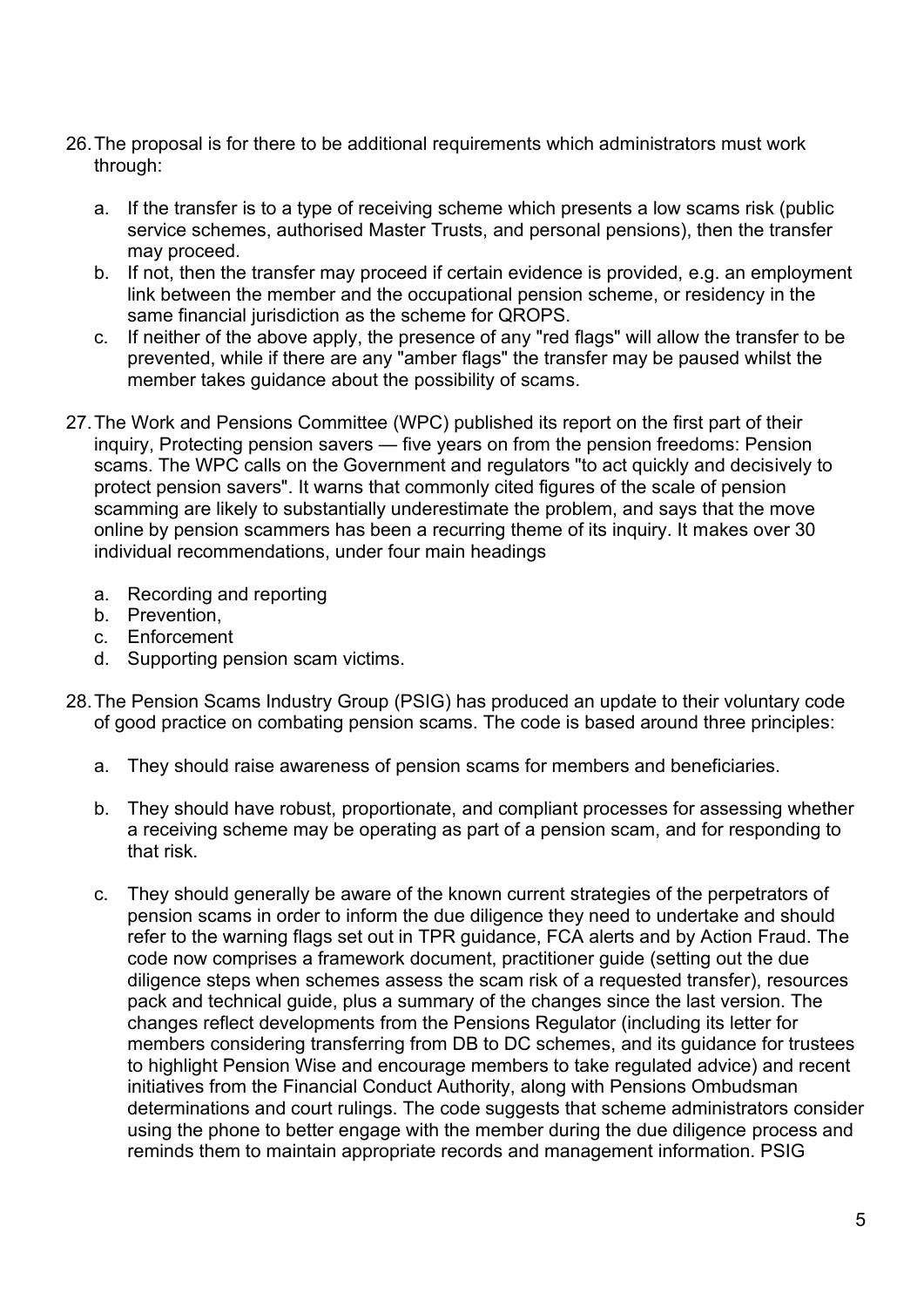expects to produce a further update later in the year when the new regulations are published.

## **Review of Resource Requirements**

- 29.The transfer scam prevention provision within the Pension Scheme Act 2021 builds on the already existing requirement for Pension Funds to carry out due diligence in relation to a transfer request.
- 30.An additional set of due diligence checks will be required to be undertaken by Pension Administration with transfers to be divided into four categories based on risk. For transfer to occupational pension schemes, Funds will need to confirm the members has demonstrated an employment link with the scheme before the transfer takes place.
- 31.Those wishing to transfer to a qualifying recognised overseas pension scheme (QROPS) will need to prove an employment link or demonstrate residency in the same financial jurisdiction as that of the scheme to which they wish to transfer.
- 32.All other schemes will be subject to a flag regime. Members will have to show they have taken guidance over the transfer in amber flag circumstances.
- 33.In order for the Nottinghamshire Pension Fund to ensure that it is able to implement the Regulations changes in respect of "Transfer Scam Prevention" in accordance with the Pensions Scheme Act 2021 and its obligations to protect its members from pension scams as detailed within the report, together with the delivery of the pension scam action plan at appendix 1 additional Technical and Regulations Office will be required.
- 34.This additional capacity within the Pension Technical and Regulations Team will ensure that the Nottinghamshire Pension Administration Team has sufficient resource
	- a. To fulfil its requirements to the Pension Regulators pledge to combat pension scams
	- b. Ensure that all due diligence checks are completed for all transfers. Enabling the production of transfer quotes and estimates to be undertaken by Pension Administration Team and all due diligence checks to be undertaken by the Technical and Regulations Team.
- 35.Funding approval is sought from Pension Committee for an additional 1 FTE Technical and Regulation Officer post at a Grade 5 up to £36,169 per annum including oncosts.
- 36.Following funding approval, it is proposed to seek consent from Personnel Committee to the establishment of the additional 1 FTE Technical and Regulations Officer .

## **Other Options Considered**

- 37.Do nothing. This is not considered to be a viable option and may potentially expose the Nottinghamshire Pension Fund and its members to undue risk, reputational damage, and action by the Pension Regulator.
- 38.Absorb the work required to "pledge to combat pension scams", pension scam action plan and additional due diligence transfer checks resulting from the Pension Scheme Act 2021 into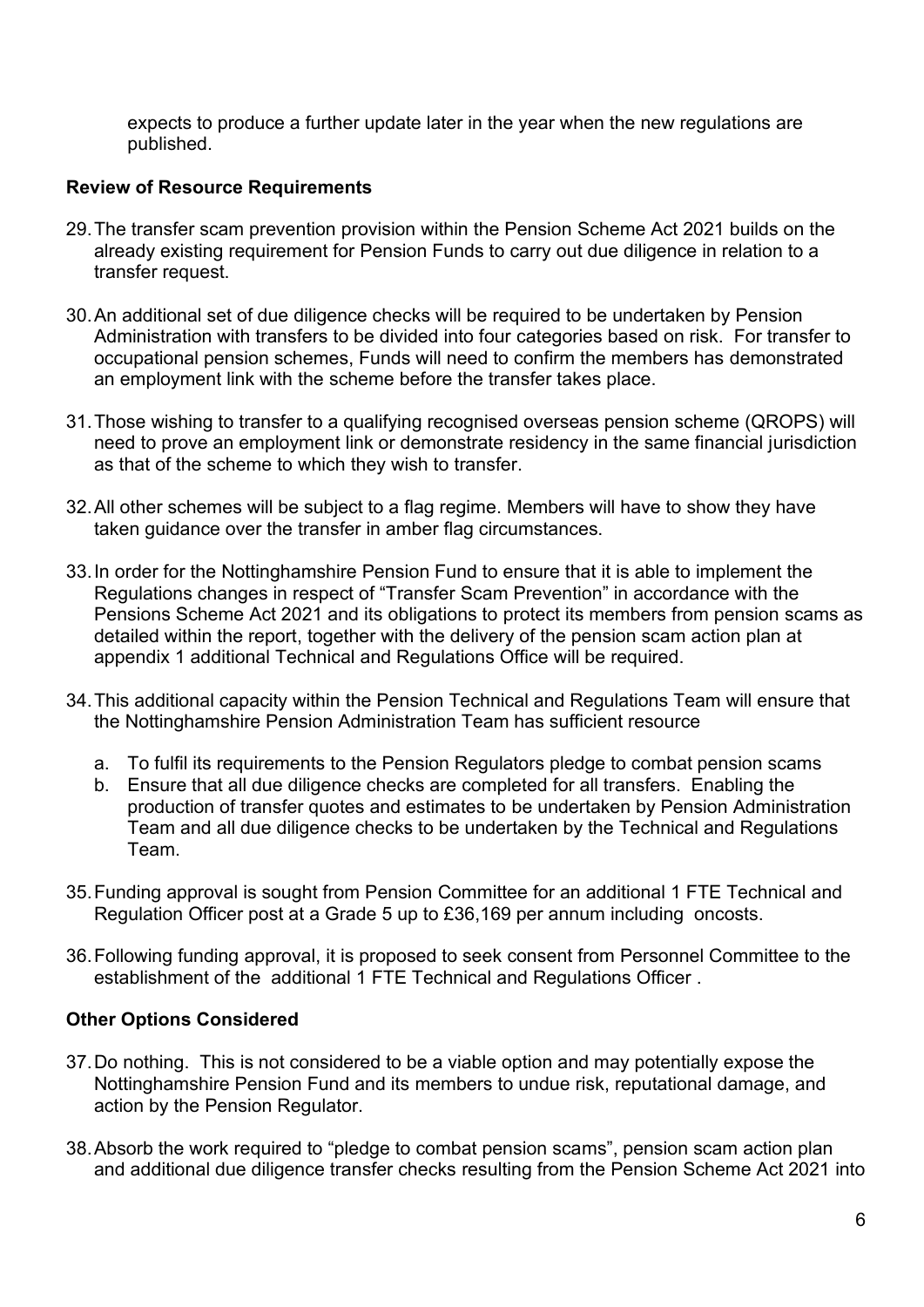the Pension Administration Office. However, this is not considered to be a feasible option as it would have very significant implications for the time taken to complete a transfer.

## **Reason/s for Recommendation/s**

- 39.Pension scams are an increasing issue and becoming ever more sophisticated.
- 40.The Nottinghamshire Pension Fund has a duty to protect its members and the reputation of the Fund

## **Statutory and Policy Implications**

41.This report has been compiled after consideration of implications in respect of crime and disorder, data protection and information governance, finance, human resources, human rights, the NHS Constitution (public health services), the public-sector equality duty, safeguarding of children and adults at risk, service users, smarter working, sustainability and the environment and where such implications are material they are described below. Appropriate consultation has been undertaken and advice sought on these issues as required.

## **Data Protection and Information Governance**

42.A Data Privacy Impact Assessment is not required.

## **Financial Implications**

43.The financial implications for the additional Technical and Regulations Officer is covered in paragraph 35.

## **Human Resources Implications**

44.Appointment to the additional Technical and Regulations Office post will be through the Council's agreed recruitment and selection procedures.

## **RECOMMENDATION/S**

It is recommended that the Members:

- 1) That the Nottinghamshire Pension Fund Committee consider if there are any further actions it requires to be taken to support the Fund to combat pension scams.
- 2) Approve the Nottinghamshire Pension Fund committing to the Pension Regulators pledge to combat pension scams.
- 3) Approve the Nottinghamshire Pension Fund pension scam action plan shown in Appendix 1.
- 4) Agree to the funding of an additional Technical and Regulations Officer, to support the delivery of the requirements of the Pension Regulator and Pension Scheme Act 2021 regarding combating pension scams